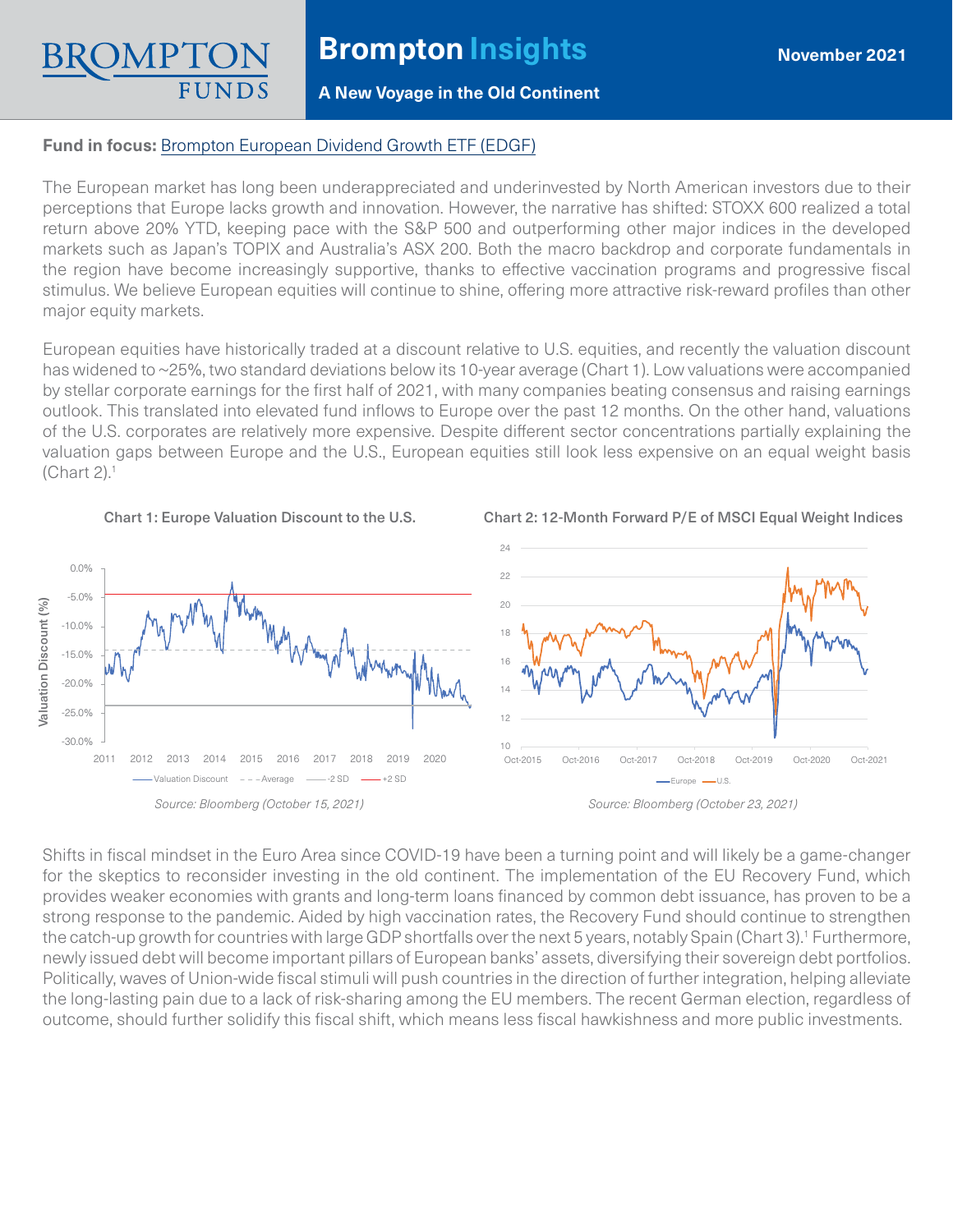#### Chart 3: Vaccination Rates are High in European Economies



*Source: Goldman Sachs (October 15, 2021)* 

Europe is also the global leader of ESG and sustainability, where companies enjoy higher scores on various ESG metrics than those in other continents. Europe continues to dominate ESG-related assets under management in terms of both new fund launches and annual net inflow.<sup>2</sup> We believe fund flow into ESG mandates will continue to favor Europe. Despite making up only 17% of the global equity market cap, European equities contribute to 27% of global ESG equity fund assets, proportionally outpacing other major economies (Chart 4).<sup>3</sup> Fiscal and political forces also emphasize sustainability—climate change initiatives must account for at least 37% of the expenditure for countries approved for the Recovery Fund.



#### Chart 4: European Equities Leaders in ESG

Back in 2000, the top 10 largest cap STOXX 600 companies were concentrated in the communications and energy sectors. Fewer companies in these sectors were on the list 10 years ago, and today there is not a single energy or communication. Technology, consumer, and pharmaceutical companies have taken over as the largest European companies by market capitalization, offering stronger innovation and growth. Sector and company diversification within Europe continues to evolve, providing North American investors with the opportunity to enhance overall portfolio diversification.

# Brompton's Approach

[Brompton European Dividend Growth ETF \("EDGF"\)](https://www.bromptongroup.com/product/european-dividend-growth-fund/) focuses on European companies that are leaders in their respective segments. Their leadership positions allow them to remain resilient in times of uncertainty and their operational scale drives strong economics.

*Source: Goldman Sachs (July 2, 2021)*